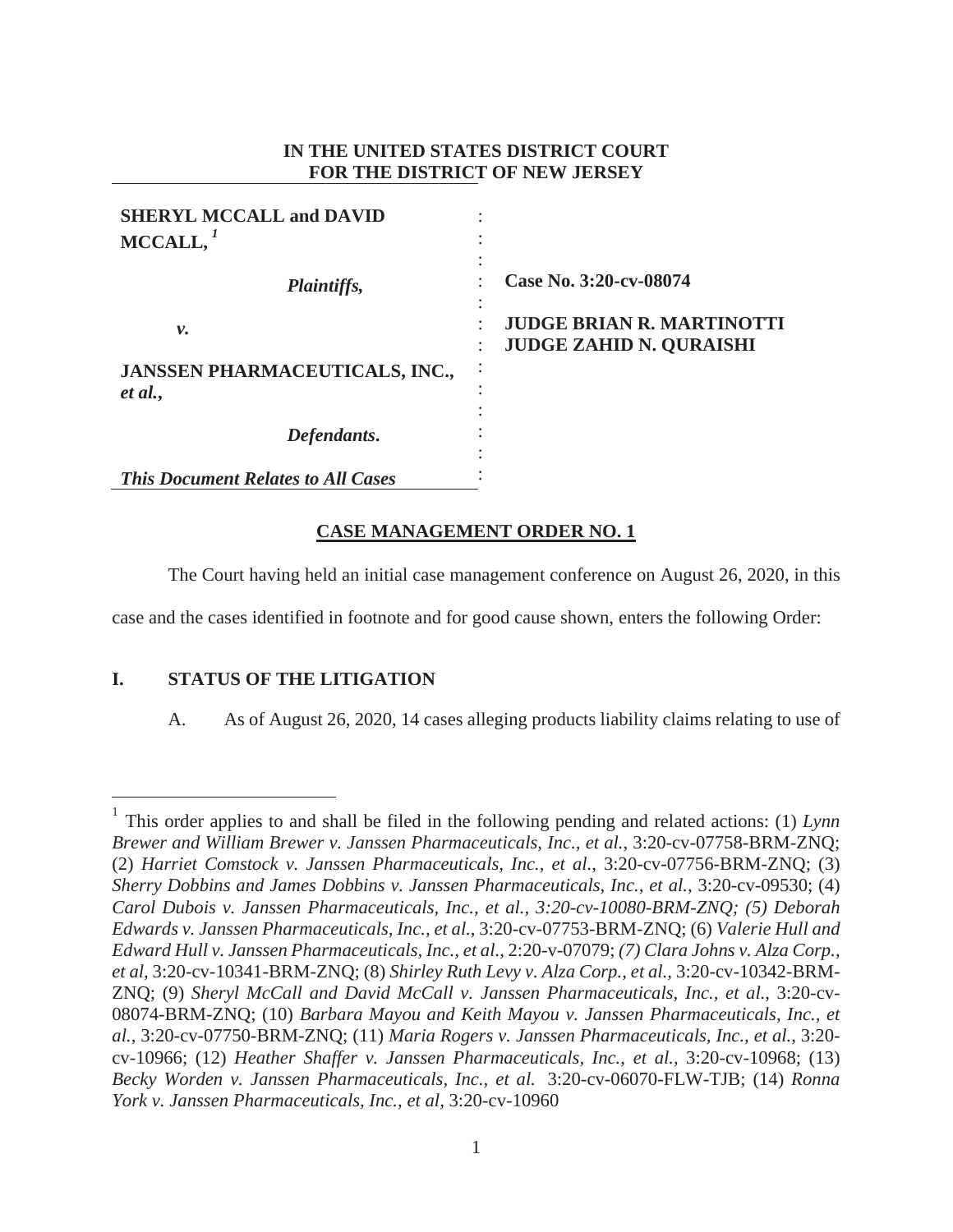Elmiron have been filed in the District of New Jersey with 9 complaints having being served. Thirteen out of the 14 cases are assigned to Judge Martinotti, and one to Judge Wolfson (*Worden*).

### **II. PENDING MOTIONS**

- A. The parties are meeting and conferring as to the appropriate defendants named in certain cases and shall either submit an agreed to Case Management Order or stipulation addressing these defendants and/or report at the next case management conference the status of these defendants remaining in these cases.
- B. All pending motions, except for requests for *pro hac vice* admission, shall be administratively terminated without prejudice by the Clerk so that the parties can meet and confer and discuss dismissal of claims and certain defendants as set forth in Section II.A., above
- C. With respect to all case, the deadline for one or more defendants' initial entry of appearance or deadlines to answer or otherwise respond is tolled until further order of this Court.

#### **III. PROPOSED CASE MANAGEMENT ORDERS**

A. The meet and confer process regarding a preservation order, ESI protocol, an Order to address Automatic Disclosures requirements, and an Order addressing medical records and authorizations for the collection of medical records as part of the fact sheet process shall continue.

#### IV. **SCHEDULING**

A. The next case management conference is scheduled for **September 15, 2020, at 10 a.m.** Counsel for plaintiffs and defendants shall endeavor to provide a reasonable